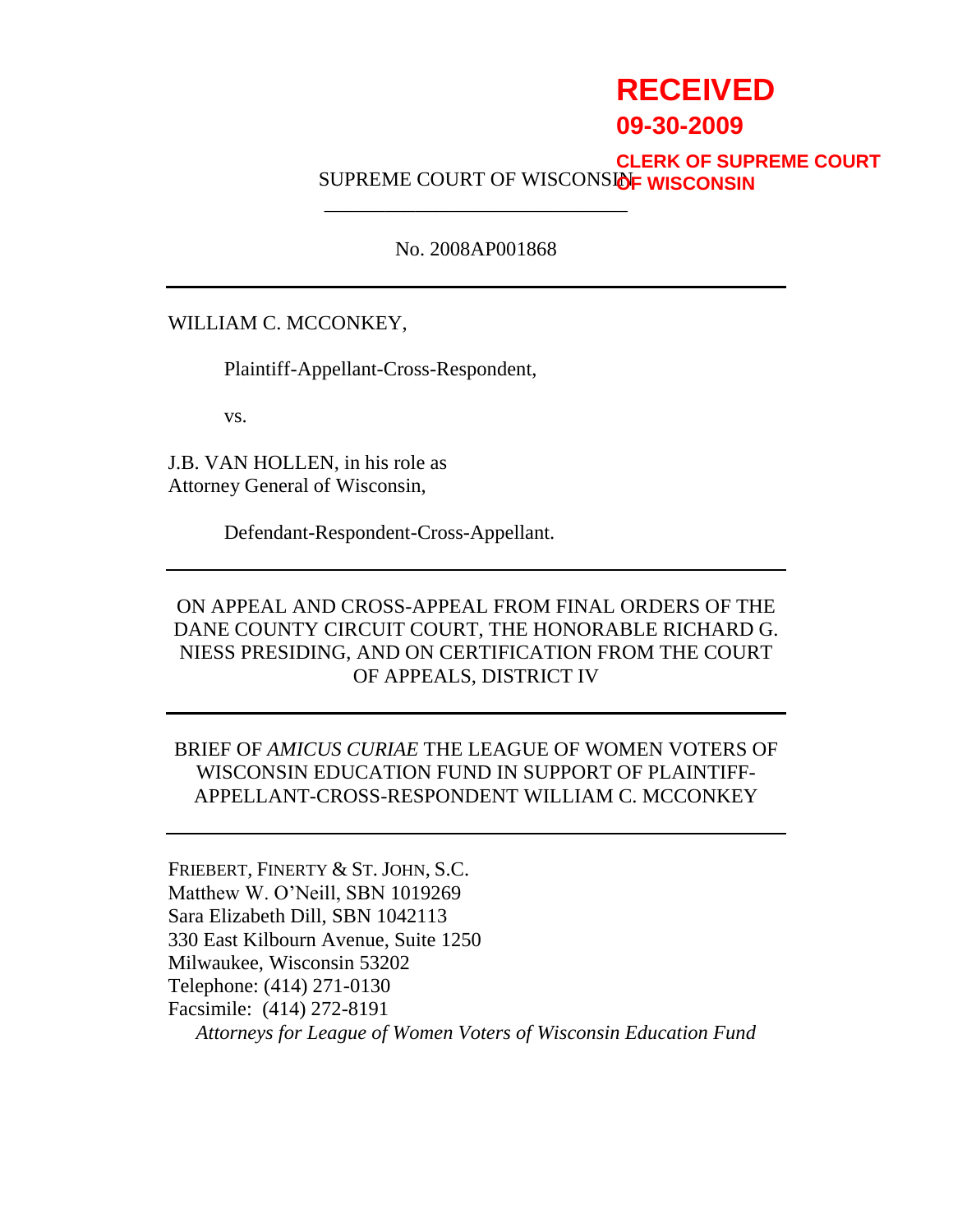# **TABLE OF CONTENTS**

| <b>TABLE OF</b>                                                                                          |  |
|----------------------------------------------------------------------------------------------------------|--|
|                                                                                                          |  |
|                                                                                                          |  |
|                                                                                                          |  |
|                                                                                                          |  |
| L.                                                                                                       |  |
|                                                                                                          |  |
| B. McConkey's Status as a Voter Is Sufficient, By Itself, to                                             |  |
| C. McConkey Has Standing Based on His Suffering an<br>Injury-in Fact, Namely, the Violation of His First |  |
|                                                                                                          |  |
|                                                                                                          |  |
|                                                                                                          |  |
| CERTIFICATE OF COMPLIANCE WITH RULE 809.19(12)12                                                         |  |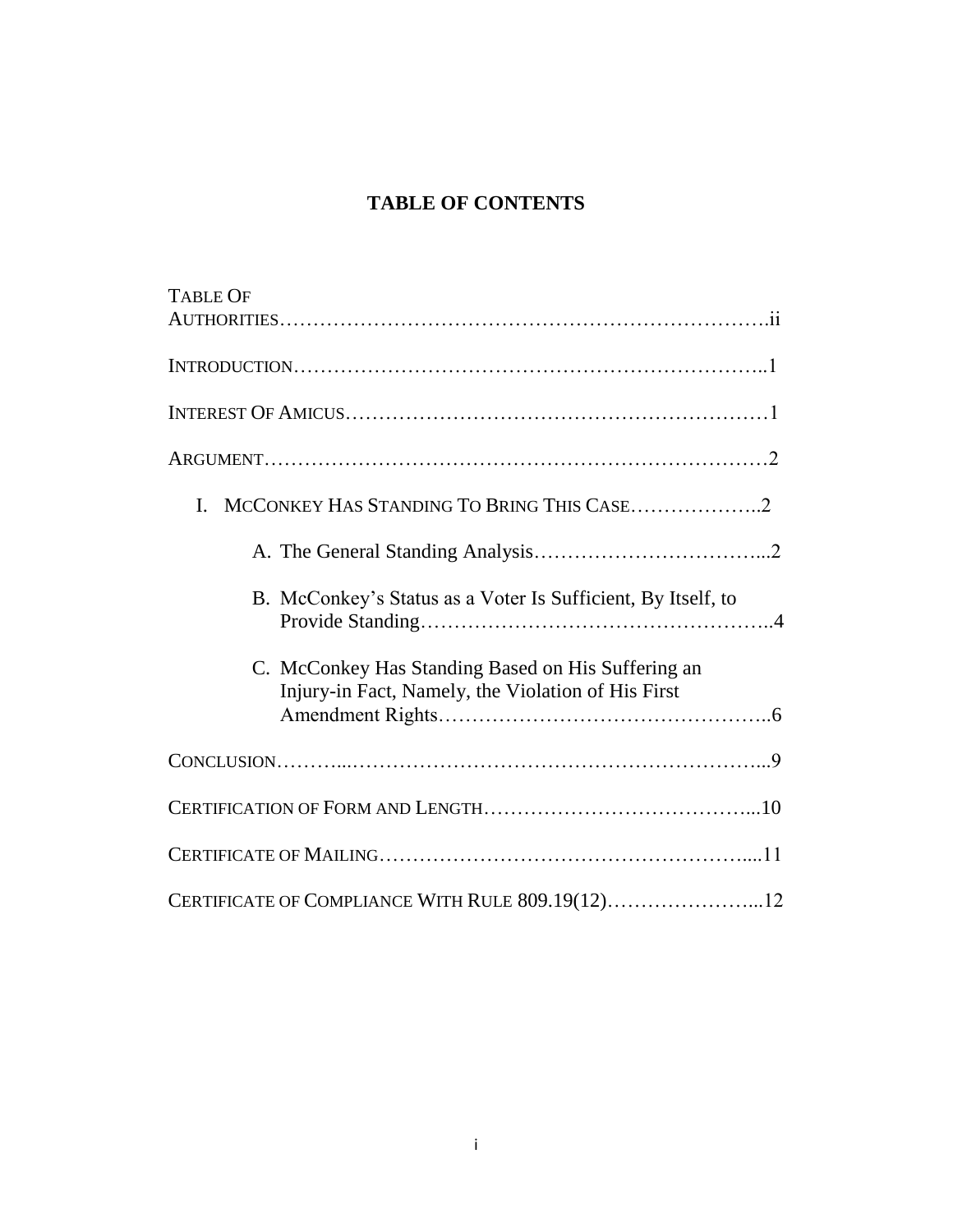# **TABLE OF AUTHORITIES**

**CASES**

| AFSCME Council 25 v. Land, 583 F.Supp.2d 840 (E.D. Mich. 2008)  5 |
|-------------------------------------------------------------------|
|                                                                   |
|                                                                   |
|                                                                   |
|                                                                   |
|                                                                   |
|                                                                   |
|                                                                   |
|                                                                   |
| Charles H. Wesley Educ. Found., Inc., v. Cox, 408 F.3d 1349 (11th |
|                                                                   |
| Dep't of Commerce v. U.S. House of Rep., 525 U.S. 316 (1999)  4   |
|                                                                   |
|                                                                   |
|                                                                   |
|                                                                   |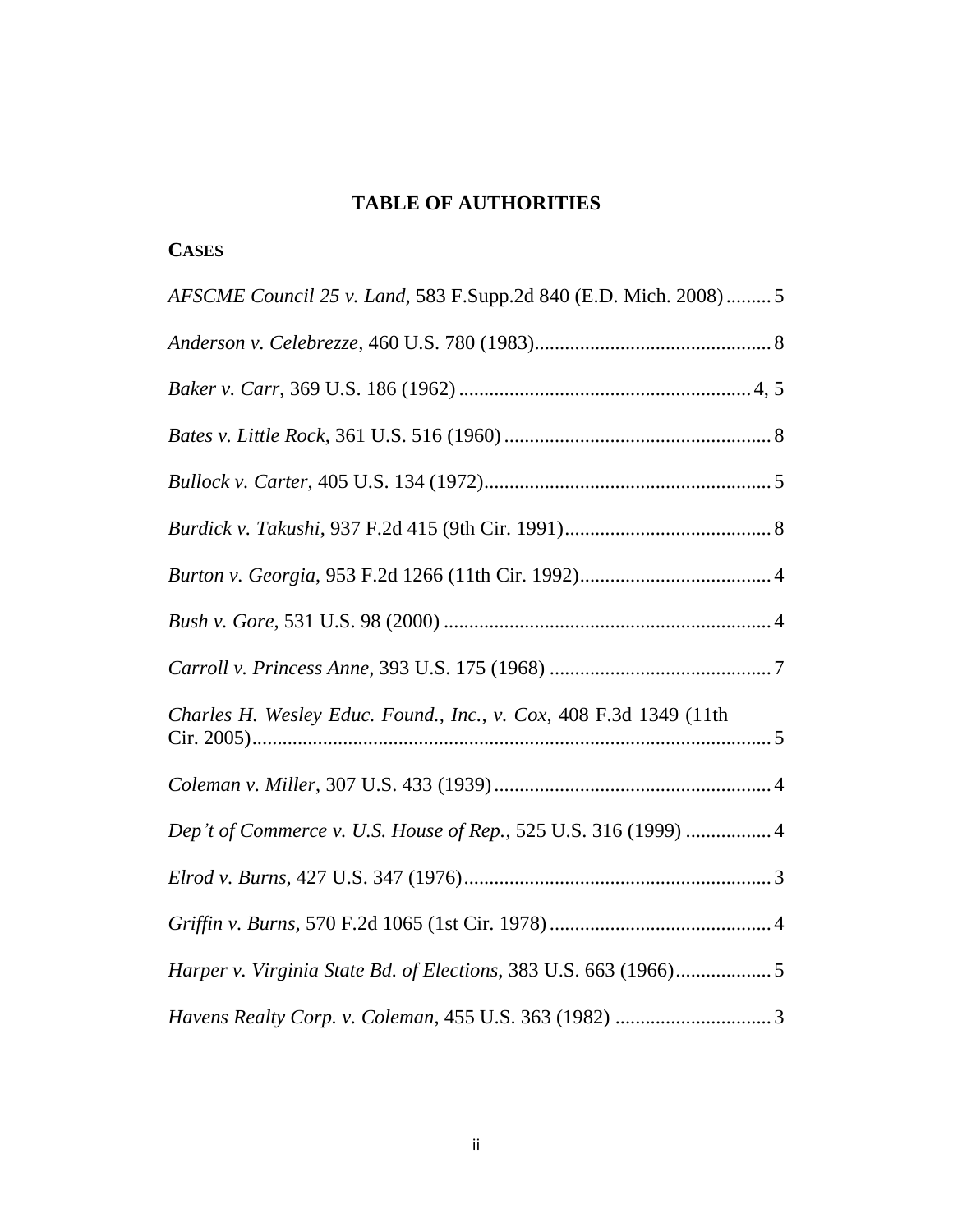| Initiative and Referendum Institute v. Walker, 450 F.3d 1082 (10th |
|--------------------------------------------------------------------|
|                                                                    |
|                                                                    |
|                                                                    |
|                                                                    |
|                                                                    |
| Milwaukee County Pavers Assoc. v. Fiedler, 707 F. Supp. 1016       |
|                                                                    |
|                                                                    |
|                                                                    |
| New Progressive Party v. Hernandez-Colon, 779 F. Supp. 646         |
|                                                                    |
|                                                                    |
| North Dakota Family Alliance, Inc. v. Bader, 261 F. Supp. 2d 1021  |
|                                                                    |
|                                                                    |
|                                                                    |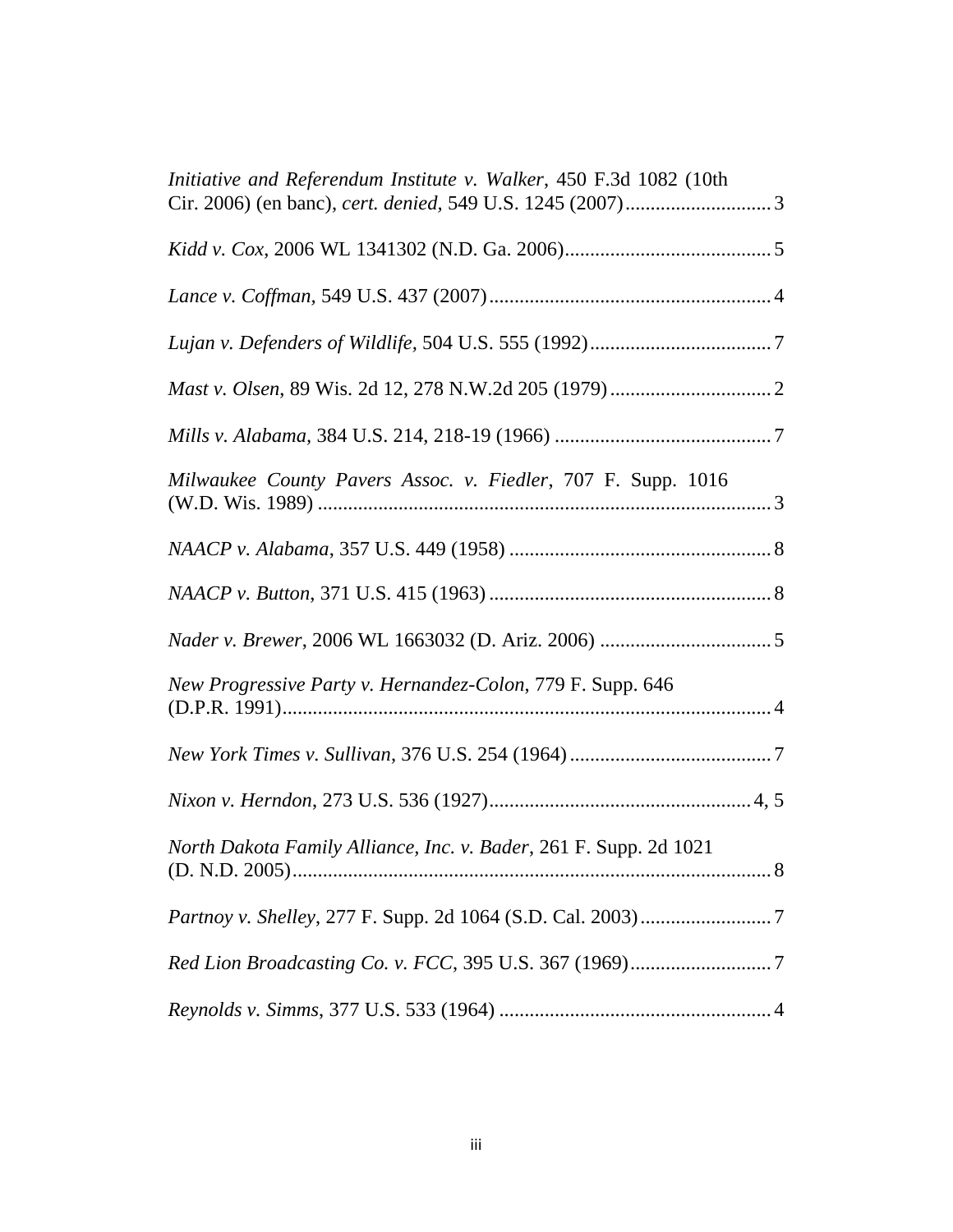| State ex. rel. First National Bank of Wisconsin Rapids v. M & I<br>Peoples Bank of Coloma, 95 Wis. 2d 303, 290 N.W.2d 321 (1980)  2 |  |
|-------------------------------------------------------------------------------------------------------------------------------------|--|
|                                                                                                                                     |  |
|                                                                                                                                     |  |
| United States v. Students Challenging Regulatory Agency                                                                             |  |
|                                                                                                                                     |  |
| Virginia State Bd. of Pharmacy v. Virginia Citizens Consumer                                                                        |  |
|                                                                                                                                     |  |
|                                                                                                                                     |  |
| West Virginians for Life, Inc. v. Smith, 919 F. Supp. 954 (S.D. W.V.                                                                |  |
|                                                                                                                                     |  |
|                                                                                                                                     |  |
| <b>STATUTES AND CONSTITUTIONAL PROVISIONS</b>                                                                                       |  |
| <b>Wisconsin Constitution</b>                                                                                                       |  |
|                                                                                                                                     |  |
|                                                                                                                                     |  |
| <b>United States Constitution</b>                                                                                                   |  |

|--|--|--|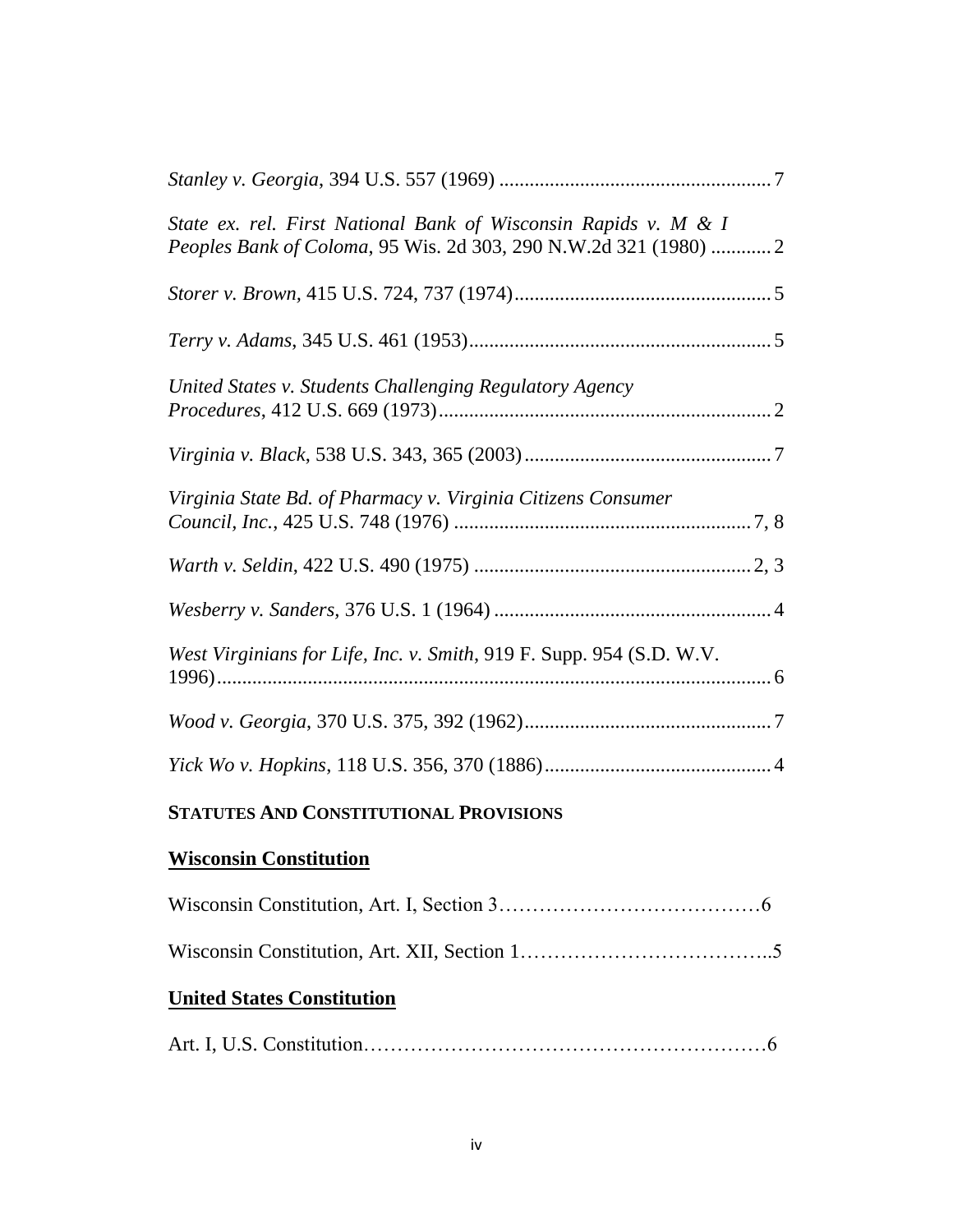#### **INTRODUCTION**

*Amicus Curiae* asserts that the Circuit Court was correct in finding that McConkey has standing and disagrees with the standing issue as stated by the Defendant-Appellee-Cross-Appellant Attorney General J.B. Van Hollen ("Defendant") in his Brief. As set forth below, standing to challenge a governmental act that implicates voting and First Amendment concerns is perforce an extremely low threshold. Courts do not delve into the merits of the constitutional challenge to determine whether standing exists; rather, it is the assertion of the constitutional right, and the threatened or actual alleged violation of that right, that provides standing to assert the challenge through to a decision on the merits.

The Defendant's position here is that the only person with any standing to assert a constitutional challenge to the Marriage Amendment under Article XII, Section 1 of the Wisconsin Constitution is one who would have voted "yes" to one separate question and "no" to another. This position lacks merit on many levels, but one fundamental defect stands out sharply: the alleged harm to First Amendment rights from the bundling of two separate issues into one extends not only within the voting booth but without – McConkey and other citizens have a protected First Amendment right to advocate for specific votes on separate constitutional amendments. The harm to this right of free speech and association provides standing to McConkey under well-established constitutional precedent.

#### **INTEREST OF AMICUS**

*Amicus Curiae* League of Women Voters of Wisconsin Education Fund, Inc., ("League" or "*Amicus*") is a nonpartisan, grassroots membership organization that encourages active and informed participation in government, works to increase understanding of major public policy issues and seeks to influence public policy through education and advocacy. The League works to protect the fundamental right to vote by providing general information to the public about the process of voter registration, produces voter guides with candidates' answers to questions, encourages citizen participation between elections, and takes positions on selected issues. The League publicly opposed the Marriage Amendment.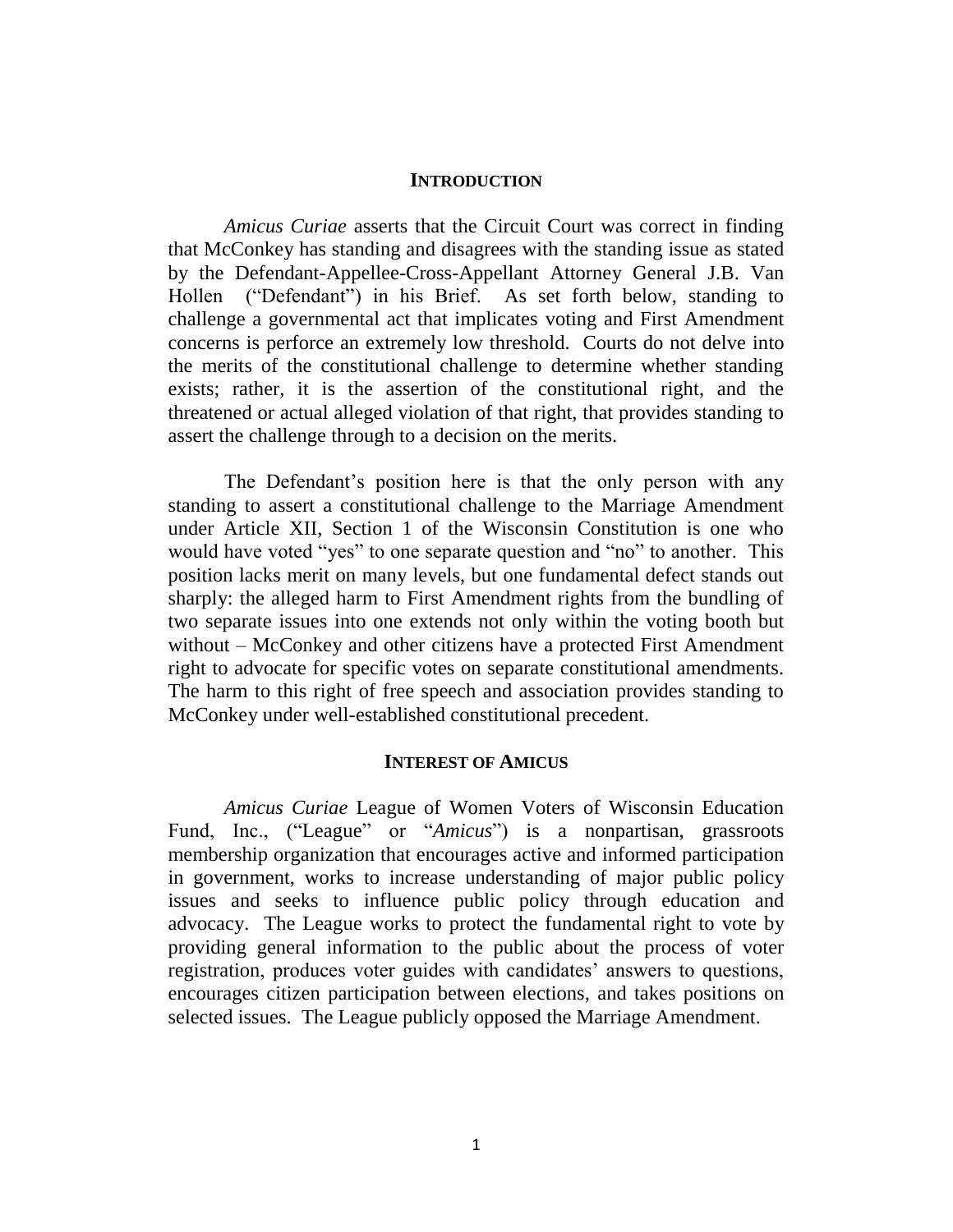Based on its long-term involvement in fostering voter participation and protection of the fundamental right to vote, the League has a heightened interest in protecting the right to vote and the intertwined rights of freedom of speech and ability to petition the government by challenging violation of these rights through the judicial process. The League considers the ability to make a clear choice, free of confusion, to be a critical voting right.

Moreover, the League possesses ninety years of experience in developing case law and public policy concerning voter rights nationwide and in Wisconsin, which will benefit the Court in resolving the legal issues in this case.

#### **ARGUMENT**

# I. **MCCONKEY HAS STANDING TO PURSUE THIS CONSTITUTIONAL CHALLENGE**

#### **A. General Standing Analysis**

Where a plaintiff has raised a constitutional challenge to legislative, executive, or administrative acts, the standing question is twofold: whether "the plaintiff himself has suffered "some threatened or actual injury resulting from the putatively illegal action,"" and "whether the constitutional … provision on which the claim rests properly can be understood as granting persons in the plaintiff"s position a right to judicial relief." *Warth v. Seldin*, 422 U.S. 490, 499-500 (1975) (citation omitted). *See also Mast v. Olsen*, 89 Wis. 2d 12, 16, 278 N.W.2d 205, 207 (1979) ("A party has standing to challenge a statute if that statute causes that party injury in fact and the party has a personal stake in the outcome of the action.").

The magnitude of plaintiff"s injury is not the issue. *State ex. rel. First National Bank of Wisconsin Rapids v. M & I Peoples Bank of Coloma*, 95 Wis. 2d 303, 309, 290 N.W.2d 321, 326 (1980). ""[A]n identifiable trifle is enough for standing to fight out a question of principle."" *United States v. Students Challenging Regulatory Agency Procedures*, 412 U.S. 669, 689 n.14, (1973).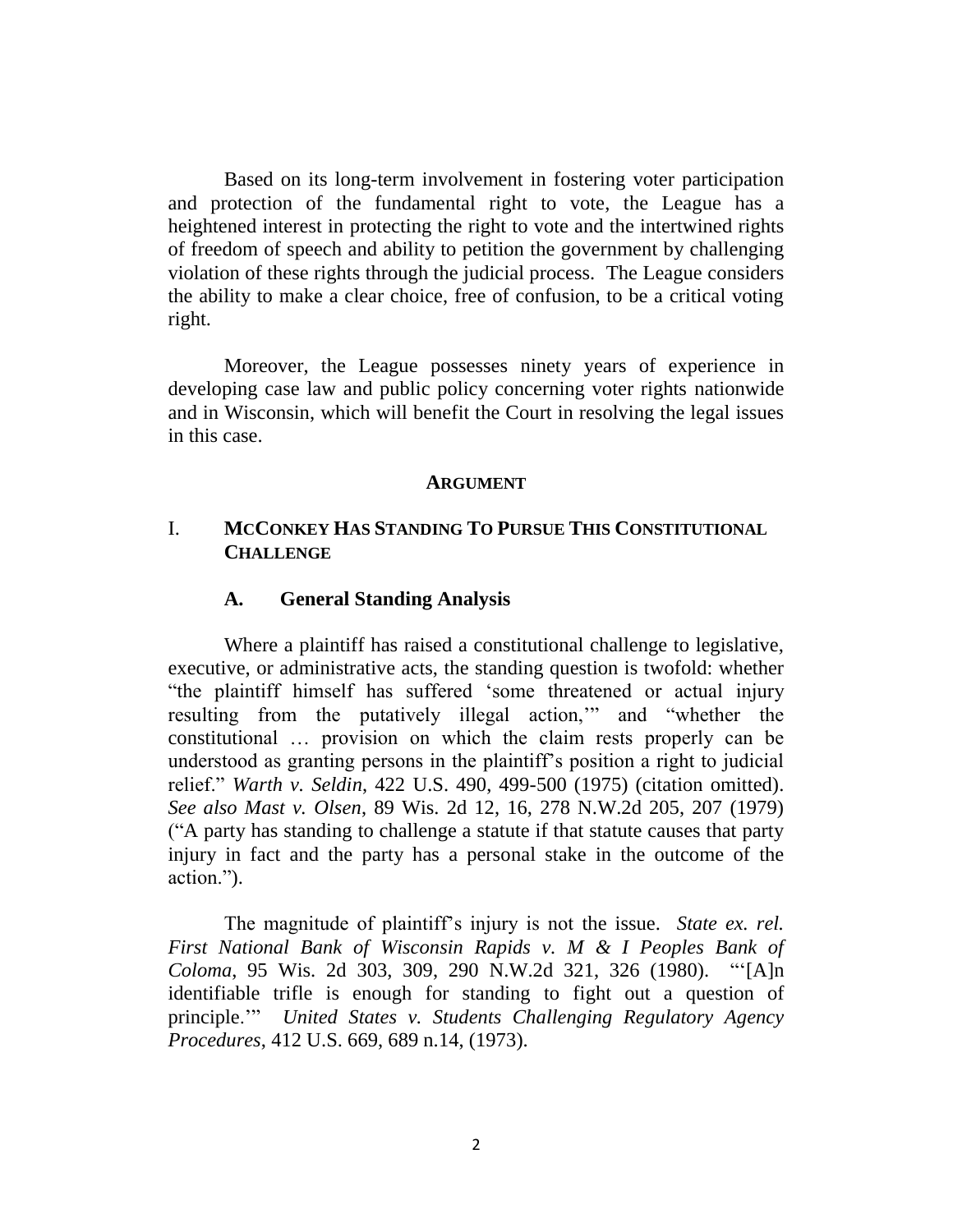In fact, "[t]he actual or threatened injury required by Art. III may exist solely by virtue of "statutes creating legal rights, the invasion of which creates standing."" *Havens Realty Corp. v. Coleman*, 455 U.S. 363, 373 (1982) (quoting *Warth*, 422 U.S. at 500). The violation of a fundamental constitutional right constitutes irreparable injury, even if only temporary. *Elrod v. Burns*, 427 U.S. 347, 373 (1976). *See also Milwaukee County Pavers Assoc. v. Fiedler*, 707 F. Supp. 1016, 1031 (W.D. Wis. 1989) (where violations of constitutional rights are alleged, further showing of irreparable injury may not be required).

In evaluating a standing argument, courts should not delve into the underlying merits of the case. *See Initiative and Referendum Institute v. Walker*, 450 F.3d 1082 (10th Cir. 2006) (en banc), *cert. denied,* 549 U.S. 1245 (2007). In *Walker*, groups desiring to mount a ballot initiative alleged that a state constitutional provision imposing a supermajority voting requirement violated their First Amendment right of free speech. Specifically, plaintiffs alleged that the constitutional provision had "a chilling effect on [the plaintiffs"] speech" in support of certain initiatives. *Id.* at 1088. The defense argued that the plaintiffs did not have standing because their claim on the merits was incorrect. The Tenth Circuit, in finding the plaintiffs had standing, declined to consider the merits arguments in the context of the standing review because the defendants had "confused[d] standing with the merits," and that, "[f]or purposes of standing, the question cannot be whether the Constitution, properly interpreted, extends protection to the plaintiff"s asserted right or interest," because that would be a determination of the merits of plaintiffs" claim under the guise of an evaluation of their standing. *Id*. at 1092.

In this case, the Circuit Court correctly determined that McConkey had standing, and the Defendant's assertion otherwise is incorrect. McConkey alleged a violation of his Constitutional rights, which, by itself, represents an irreparable injury. The merits of the underlying claim are irrelevant to a finding of standing. McConkey has alleged constitutional injury and seeks to redress that injury through the judicial process. He has a personal stake in the outcome of this case, given the violation of his fundamental constitutional rights to vote and freedom of speech.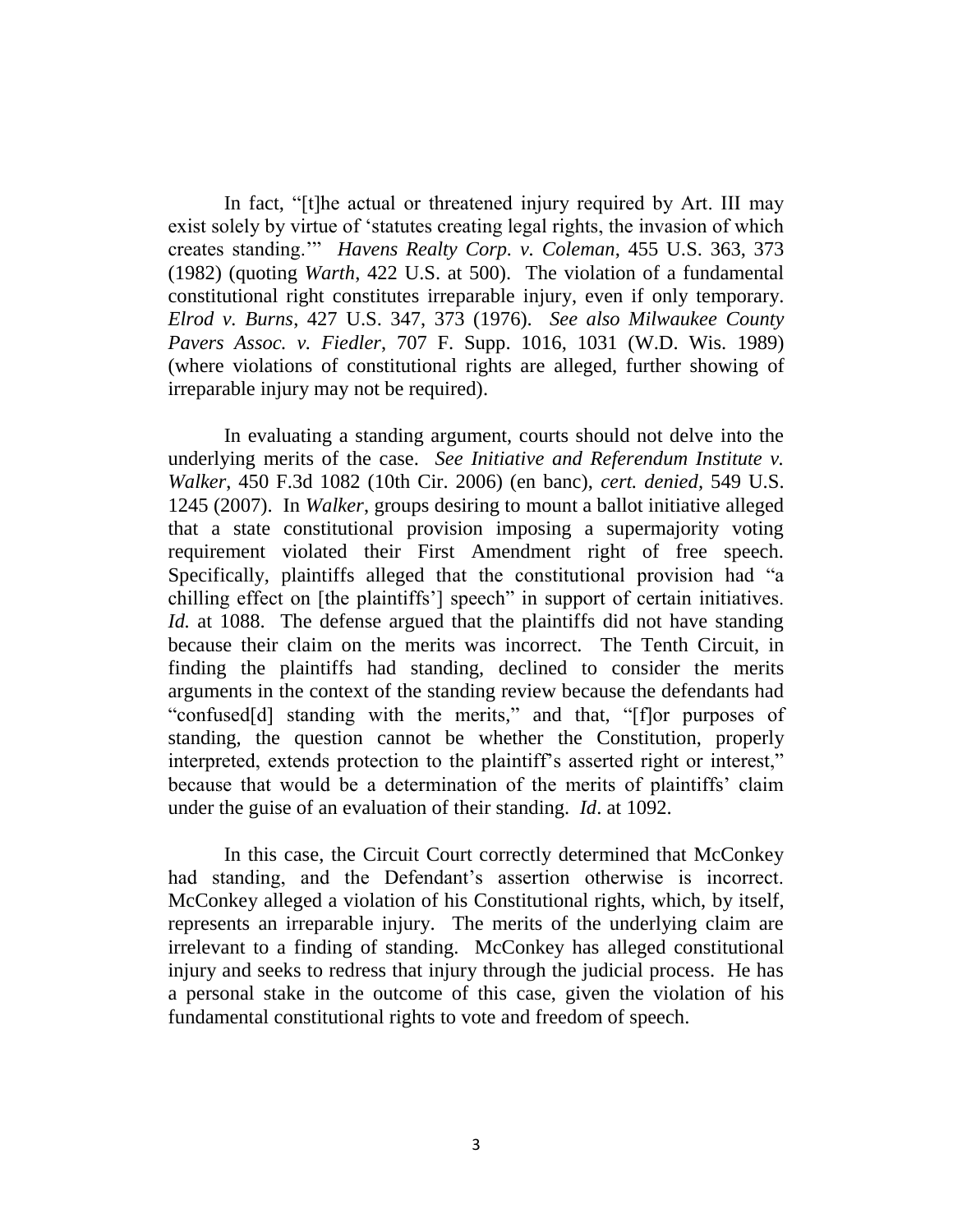# **B. McConkey's Status as a Voter Is Sufficient, By Itself, to Provide Standing.**

Voting is a "fundamental political right, because it is preservative of all rights," *Yick Wo v. Hopkins*, 118 U.S. 356, 370 (1886); and this right is a fundamental interest protected by the Constitution. *Reynolds v. Simms*, 377 U.S. 533, 554-55 (1964). A citizen"s right to vote without arbitrary impairment by the state is a legally protected interest that confers standing. *Baker v. Carr*, 369 U.S. 186, 208 (1962); *Lance v. Coffman,* 549 U.S. 437 (2007); *Reynolds v. Simms*, 377 U.S. 533, 555 (1964) ("The right to vote freely for the candidate [or issue] of one"s choice is of the essence of a democratic society, and any restrictions on that right strike at the heart of representative government."). Equal protection requires heightened judicial scrutiny of an election law that burdens the right to vote. *See Bush v. Gore*, 531 U.S. 98, 105 (2000). Further, "[n]o right is more precious in a free country than that of having a voice in the election of those who make the laws under which, as good citizens, we must live." *Wesberry v. Sanders,*  376 U.S. 1, 17 (1964).

It is an "obligation of government" that the ballot be "balanced, impartial and neutral," with options that are clearly identified and free of confusion, as this can implicate due process concerns. *New Progressive Party v. Hernandez-Colon*, 779 F. Supp. 646, 660 (D.P.R. 1991); *Burton v. Georgia*, 953 F.2d 1266, 1269 (11th Cir. 1992); *Griffin v. Burns,* 570 F.2d 1065, 1077 (1st Cir. 1978) ("If the election process itself reaches the point of patent and fundamental unfairness, a violation of the due process clause may be indicated.").

Voters have standing to challenge laws that impact voting rights because "[t]hey are asserting "a plain, direct and adequate interest in maintaining the effectiveness of their votes."" *Baker v. Carr*, 369 U.S. 186, 208 (1962); quoting *Coleman v. Miller*, 307 U.S. 433, 438 (1939). *See also Department of Commerce v. U.S. House of Representatives*, 525 U.S. 316 (1999).

Voters have standing, solely on the basis of their status as voters, to allege violations of First and Fourteenth Amendments and the Voting Rights Act and to seek redress of injury to voting rights. *Nixon v.*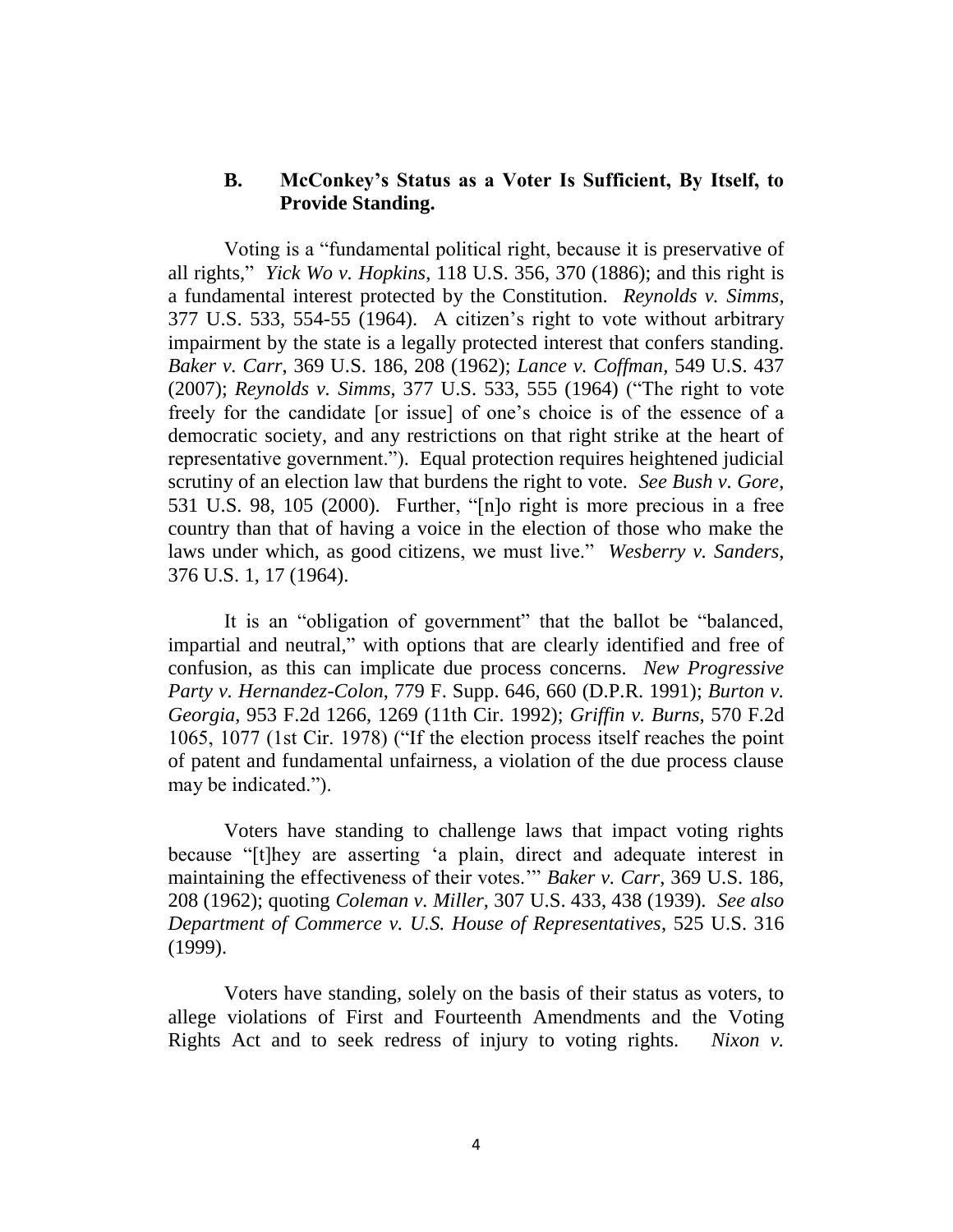*Herndon*, 273 U.S. 536 (1927); *Terry v. Adams*, 345 U.S. 461 (1953); *Baker v. Carr*, 369 U.S. 186 (1962); *Harper v. Virginia State Bd. of Elections*, 383 U.S. 663 (1966); *Bullock v. Carter*, 405 U.S. 134 (1972); *AFSCME Council 25 v. Land*, 583 F. Supp. 2d 840 (E.D. Mich. 2008) (court finds standing of individual plaintiffs based on intent to campaign and allegations of a violation of voting rights).

In fact, the Supreme Court notes that "a number of facially valid provisions of election laws may operate in tandem to produce impermissible barriers to constitutional rights." *Storer v. Brown,* 415 U.S. 724, 737 (1974). In *Nader v. Brewer*, 2006 WL 1663032 (D. Ariz. 2006), the court found plaintiffs had standing solely on the basis of their contention that their vote and their free speech rights were diminished by limits placed on ballot choices. *See also Kidd v. Cox*, 2006 WL 1341302 (N.D. Ga. 2006).

Every Wisconsin voter has the opportunity to vote on each proposed amendment to the Constitution. Wis. Const. Article XII, Section 1. The legislature designed this provision to protect against logrolling and ensure that the opinion and intent of voters is accurately reflected in the results.

The deprivation of McConkey's right to separately express his will on the two amendments because these amendments were not part of a single purpose, resulting in vote dilution, is sufficient to confer standing. Courts frequently recognize that "[a] plaintiff need not have the franchise wholly denied to suffer injury." *Charles H. Wesley Educ. Found., Inc., v. Cox,* 408 F.3d 1349, 1352 (11th Cir. 2005). It is the process itself in which McConkey asserts his rights were violated. His possession of the fundamental right to vote grants him standing to challenge constitutional errors and violations in the process. This is the rule according to the United States Supreme Court, and federal and state courts throughout the nation.

The Defendant's allegation that McConkey lacks standing because he would have voted "no" on both parts of the Amendment, had they been submitted separately, is simply a misstatement of the law. McConkey has a right to a valid, constitutional ballot in the first place. How a person votes is irrelevant if the ballot itself is illegal. Additionally, the analysis of whether the Amendment was the result of log-rolling does not have a role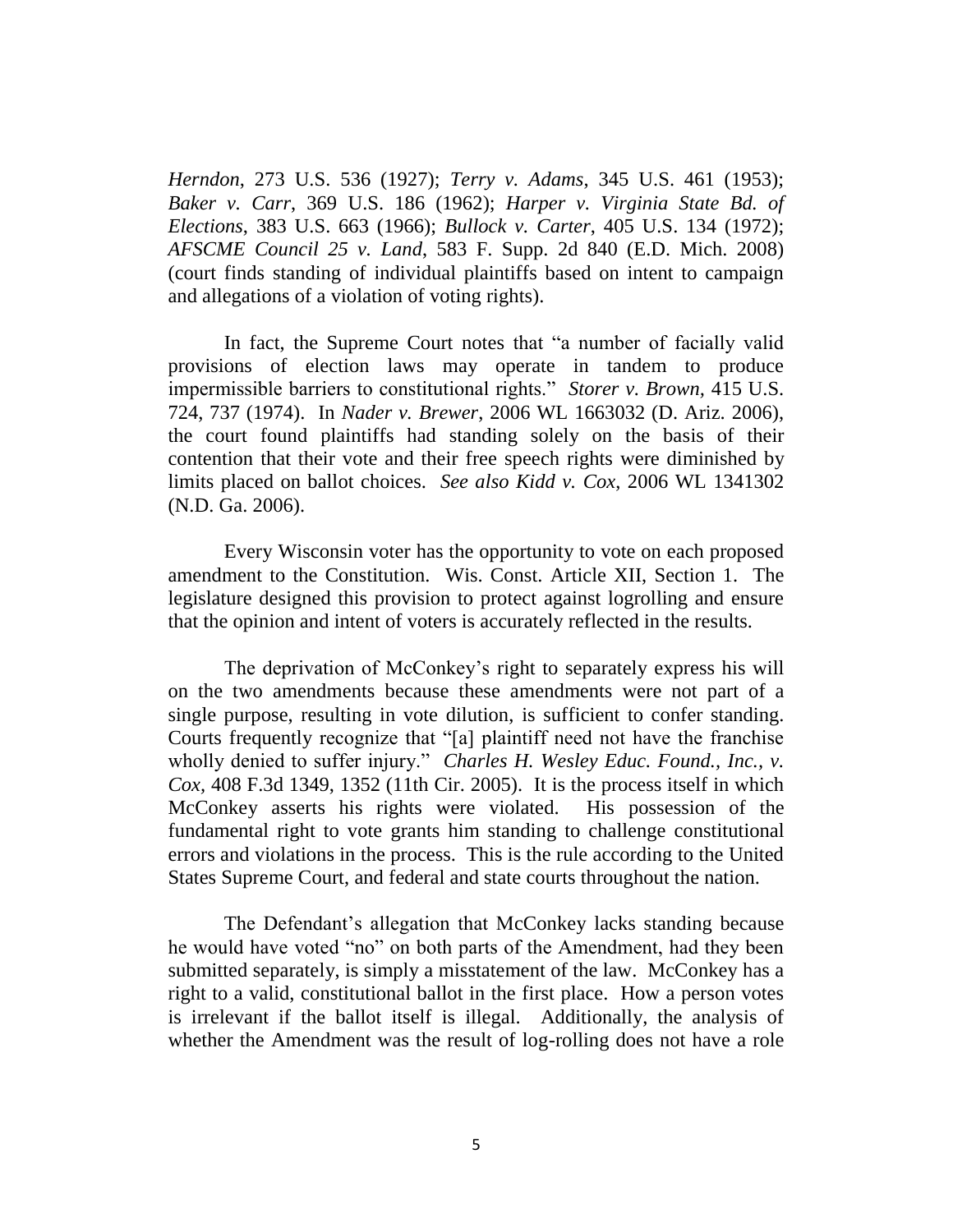in a Court's determination of standing. These questions go to the very merits of the case, and as multiple courts have held, are irrelevant and improper to consider in determining standing.

Therefore, as a voter in Wisconsin, McConkey has standing to challenge the Constitutionality of the Marriage Amendment.

# **C. McConkey Has Standing Based On His Suffering An Injury-In-Fact, Namely, The Violation Of His First Amendment Rights.**

The right to vote is deeply intertwined with First Amendment protections. For what good is the right to vote if governments are allowed to infringe upon an individual"s ability to educate others about the meaning and impact of laws on which they are voting? The case at bar not only includes an alleged infringement on the right to vote, but a violation of the plaintiff"s First Amendment right to free speech. The irreparable injury inflicted upon the plaintiff was the deprivation of freedom of speech. This alleged violation of First Amendment rights independently confers standing upon McConkey.

The First Amendment guarantees that "Congress shall make no law … abridging the freedom of speech, or of the press; or the right of the people peaceably to assemble, and to petition the Government for a redress of grievances." Art. I, U.S. Const. Free speech is also guaranteed by Art. I, § 3 of the Wisconsin Constitution, which provides, "[e]very person may freely speak, write and publish his sentiments on all subjects … and no laws shall be passed to restrain or abridge the liberty of speech or of the press."

"First Amendment freedoms are designed to ensure the proper functioning of the democratic process and to protect the rights of individuals and minorities within that process." *West Virginians for Life, Inc. v. Smith*, 919 F. Supp. 954, 958 (S.D. W.V. 1996). "[T]he purpose of the First Amendment includes the need … to secure [the] right to a free discussion of public events and public measures, and to enable every citizen at any time to bring the government and any person in authority to the bar of public opinion by any just criticism upon their conduct in the exercise of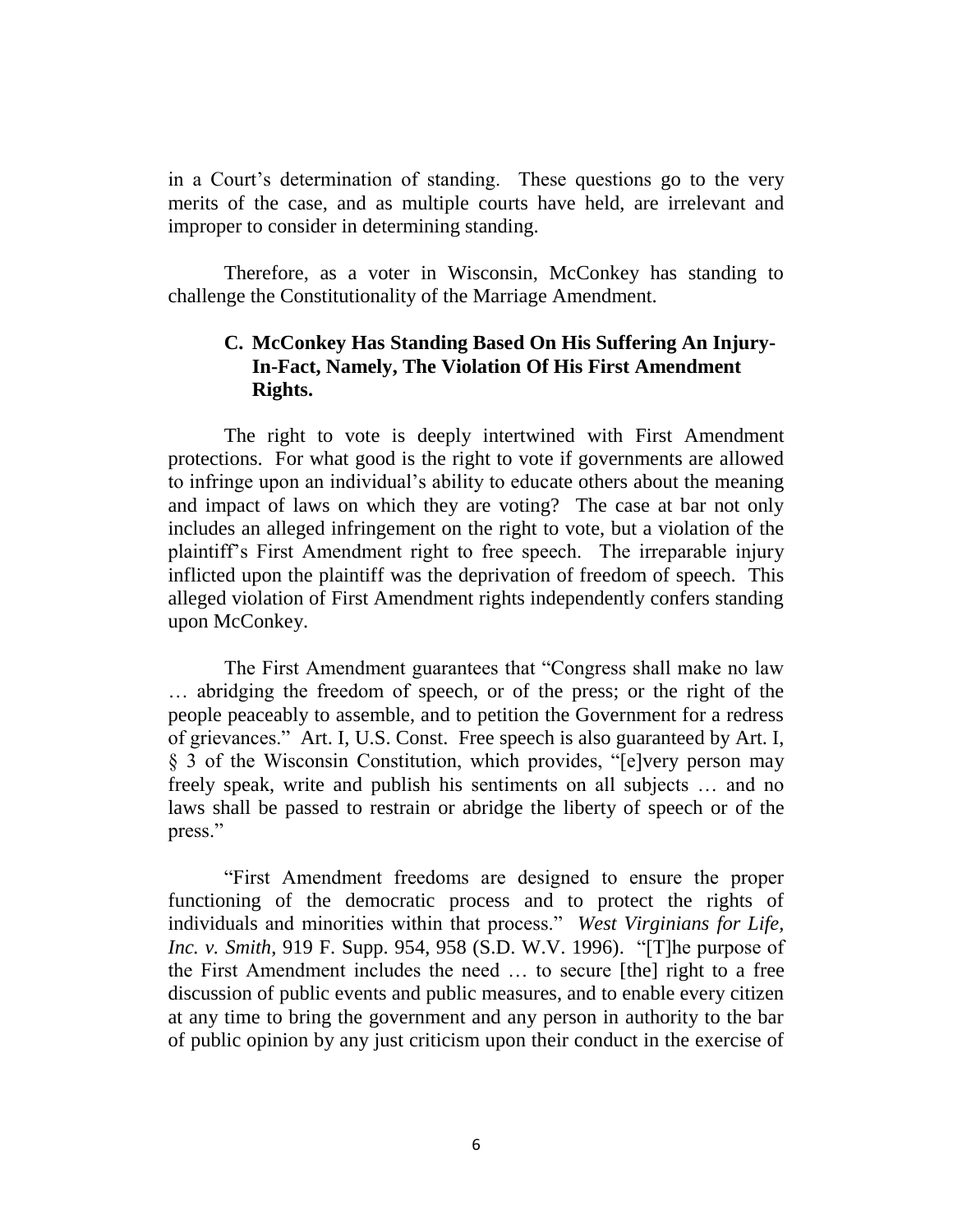the authority which the people have conferred upon them." *Wood v. Georgia*, 370 U.S. 375, 392 (1962). Speech involves the communication of information, expressing opinions, and seeking support on behalf of a movement whose existence and objectives are matters of the highest public interest and concern. *New York Times v. Sullivan*, 376 U.S. 254 (1964).

Supreme Court decisions have long held that the First Amendment protects the right to receive information and ideas, and that this right is sufficient to confer standing to challenge restrictions on speech. *See, e.g. Virginia State Bd. of Pharmacy v. Virginia Citizens Consumer Council, Inc.*, 425 U.S. 748, 756-757 (1976); *Red Lion Broadcasting Co. v. FCC*, 395 U.S. 367, 390 (1969); *Stanley v. Georgia*, 394 U.S. 557, 564 (1969).

"[P]olitical speech is at the core of what the First Amendment is designed to protect." *Virginia v. Black*, 538 U.S. 343, 365 (2003). "[T]here is practically universal agreement that a major purpose of [the First] Amendment was to protect the free discussion of governmental affairs. This of course includes discussions of candidates, structures and forms of government, the manner in which government is operated or should be operated, and all such matters relating to political processes." *Mills v. Alabama,* 384 U.S. 214, 218-19 (1966). The timeliness of political speech is also particularly important, and deprivation of free speech prior to an election or vote constitutes irreparable injury. *Carroll v. Princess Anne*, 393 U.S. 175, 182 (1968); *Wood*, 370 U.S. at 391-92.

Within the context of the First Amendment, justification exists to lessen the prudential limitations on standing. *See Stanley v. Georgia*, 394 U.S. 557, 564 (1969) ("It is now well-established that the Constitution protects the right to receive information and ideas."). Individuals have standing as registered voters who stated their intention to vote or not to vote, or their opposition to being coerced into having to vote. *Partnoy v. Shelley*, 277 F. Supp. 2d 1064 (S.D. Cal. 2003); citing *Lujan v. Defenders of Wildlife,* 504 U.S. 555, 560 (1992). In *Partnoy*, the Court found that not only did the state action unconstitutionally burden the right to vote, but it also violated the plaintiff"s First amendment rights. *Partnoy*, 277 F. Supp. 2d at 1078.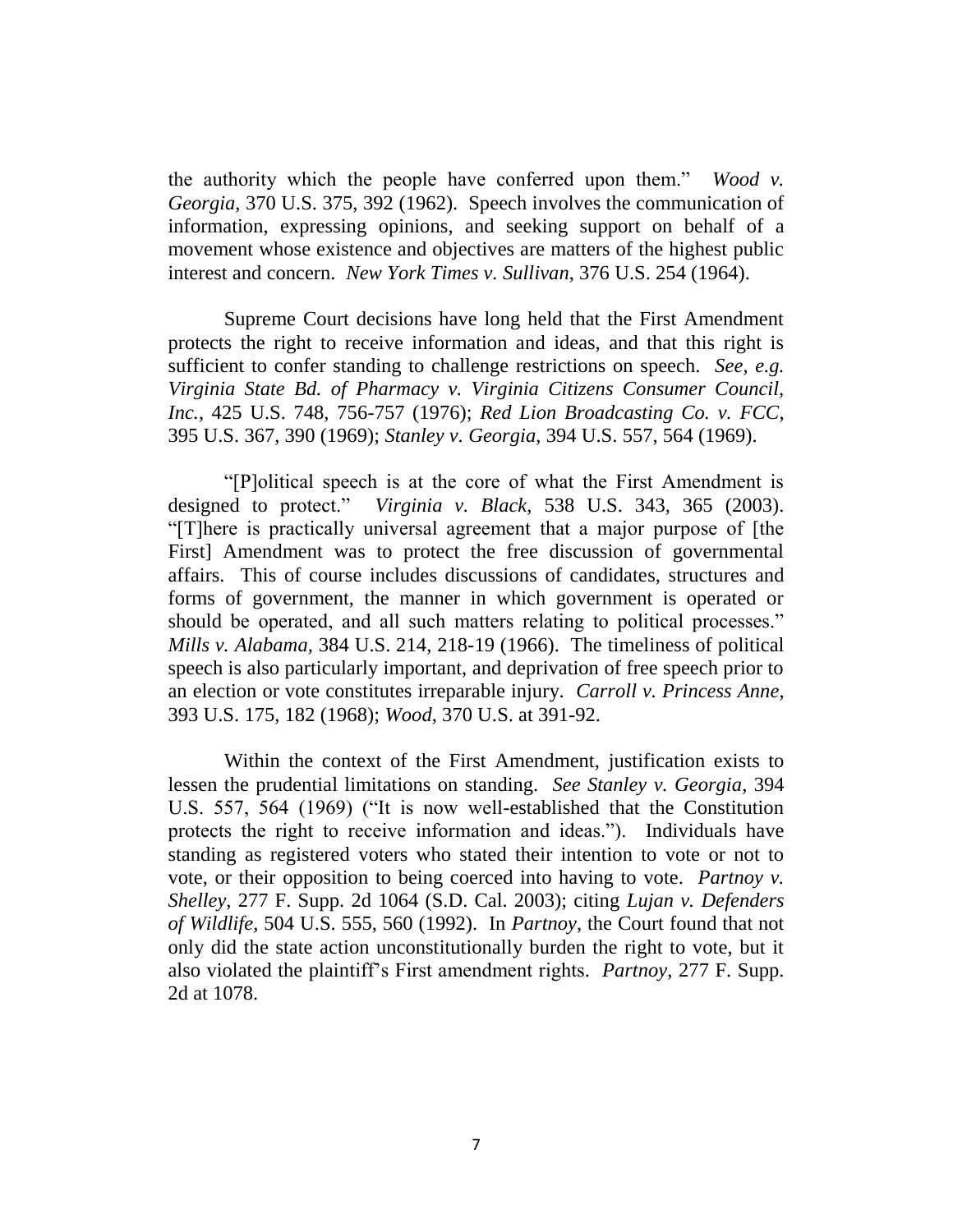A voter has a protected right to voice his opinion and attempt to influence others because a legitimate interest exists in fostering an informed electorate. *Burdick v. Takushi*, 937 F.2d 415, 420 (9th Cir. 1991) (citing *Anderson v. Celebrezze,* 460 U.S. 780, 796 (1983)). A plaintiff has standing to sue based on the alleged deprivation of his First Amendment right to receive and publish protected speech during an election. *North Dakota Family Alliance, Inc. v. Bader*, 261 F. Supp. 2d 1021 (D. N.D. 2005) (finding that this injury is sufficiently actual, concrete, and particularized to satisfy the prudential standing and the constitutional "injury-in-fact" requirements). First Amendment claims may also be permitted by those who did not themselves intend to engage in speech, but instead wanted to challenge a restriction on speech they desired to hear. *See Virginia State Bd. of Pharmacy v. Virginia Citizens Consumer Council, Inc*., 425 U.S. 748 (1976).

There exists a basic right of political association assured by the First Amendment which is protected against state infringement by the due process clause of the Fourteenth Amendment. *NAACP v. Button*, 371 U.S. 415 (1963); *Bates v. Little Rock*, 361 U.S. 516 (1960); *NAACP v. Alabama*, 357 U.S. 449 (1958). The right to have one"s voice heard and one"s views considered is at the core of the right of political association. *Id*.

Plaintiff suffered an injury at the time he chose to express his First Amendment rights and was impaired by not being able to effectively lobby other voters on the Marriage Amendment because, as alleged, it contained two separate issues improperly bundled into a single question. McConkey was limited to pursuit of a "vote no" campaign against the Amendment, when a more targeted approach would have been available if separate questions were presented. For example, a voter in favor of defining "marriage" as only between a man and a woman may very well be opposed to the notion of depriving same-sex partners economic, social, and other benefits. McConkey"s ability to speak on these separate political issues was hindered by the single Amendment.

The injury stems from the restraints on his legally cognizable First Amendment right to free speech. The Framers sought to protect voting and the electoral process as one of the basic freedoms of American democracy. Coupled with the First Amendment, speech surrounding the voting process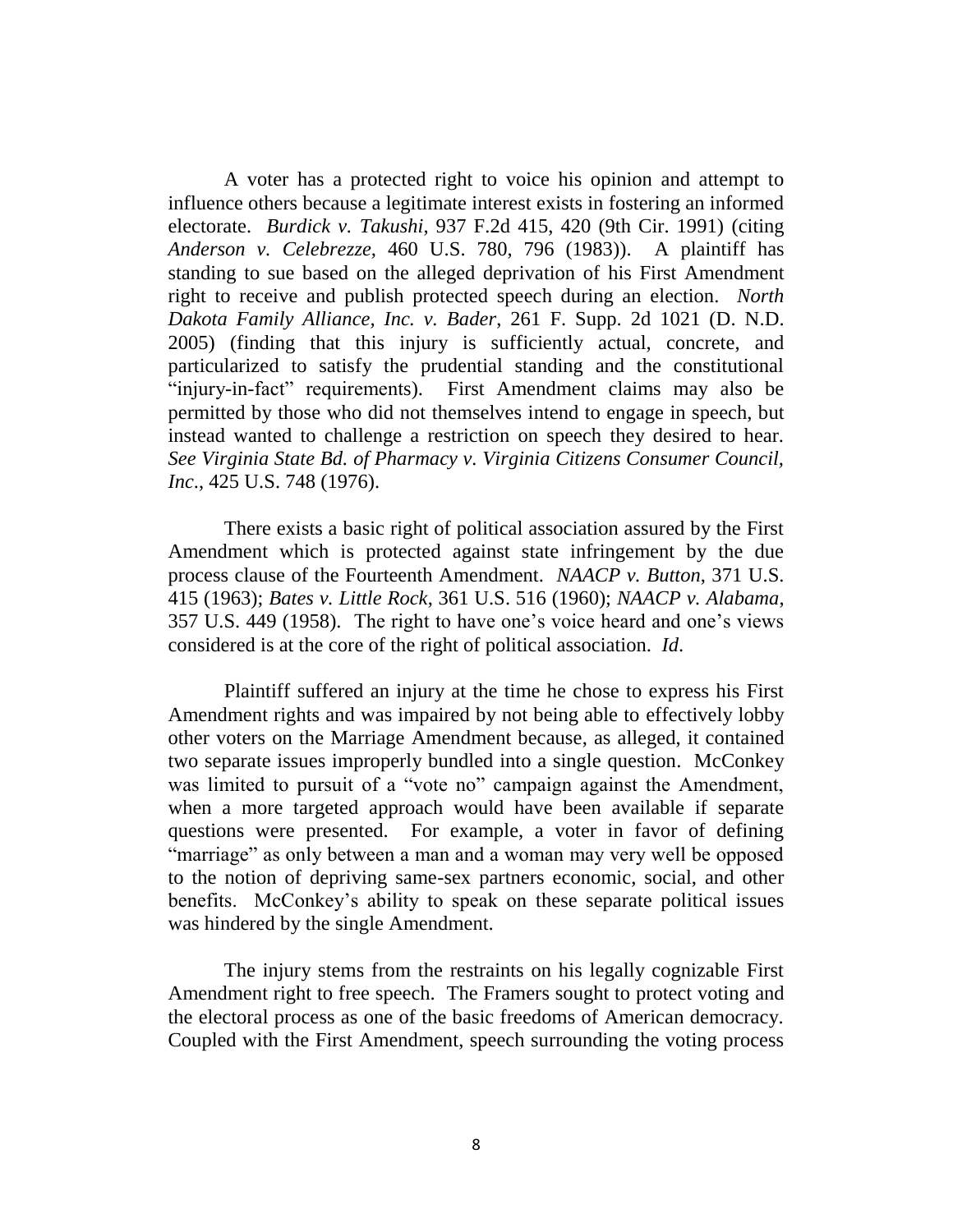is fundamentally protected, and McConkey's allegation that his free speech rights were violated is sufficient to confer standing.

## **CONCLUSION**

For all of the foregoing, this Court should uphold the Circuit Court's finding that McConkey had standing to challenge the constitutionality of the Marriage Amendment.

Dated this 30<sup>th</sup> day of September, 2009.

Respectfully submitted,

Matthew W. O"Neill, SBN 1019269 Sara Elizabeth Dill, SBN 1042113 FRIEBERT, FINERTY & ST. JOHN, S.C. 330 East Kilbourn Avenue, Suite 1250 Milwaukee, Wisconsin 53202 Telephone (414) 271-0130 Facsimile (414) 272-8191

\_\_\_\_\_\_\_\_\_\_\_\_\_\_\_\_\_\_\_\_\_\_\_\_\_\_\_\_\_\_\_\_\_

*Attorneys for League of Women Voters of Wisconsin Education Fund*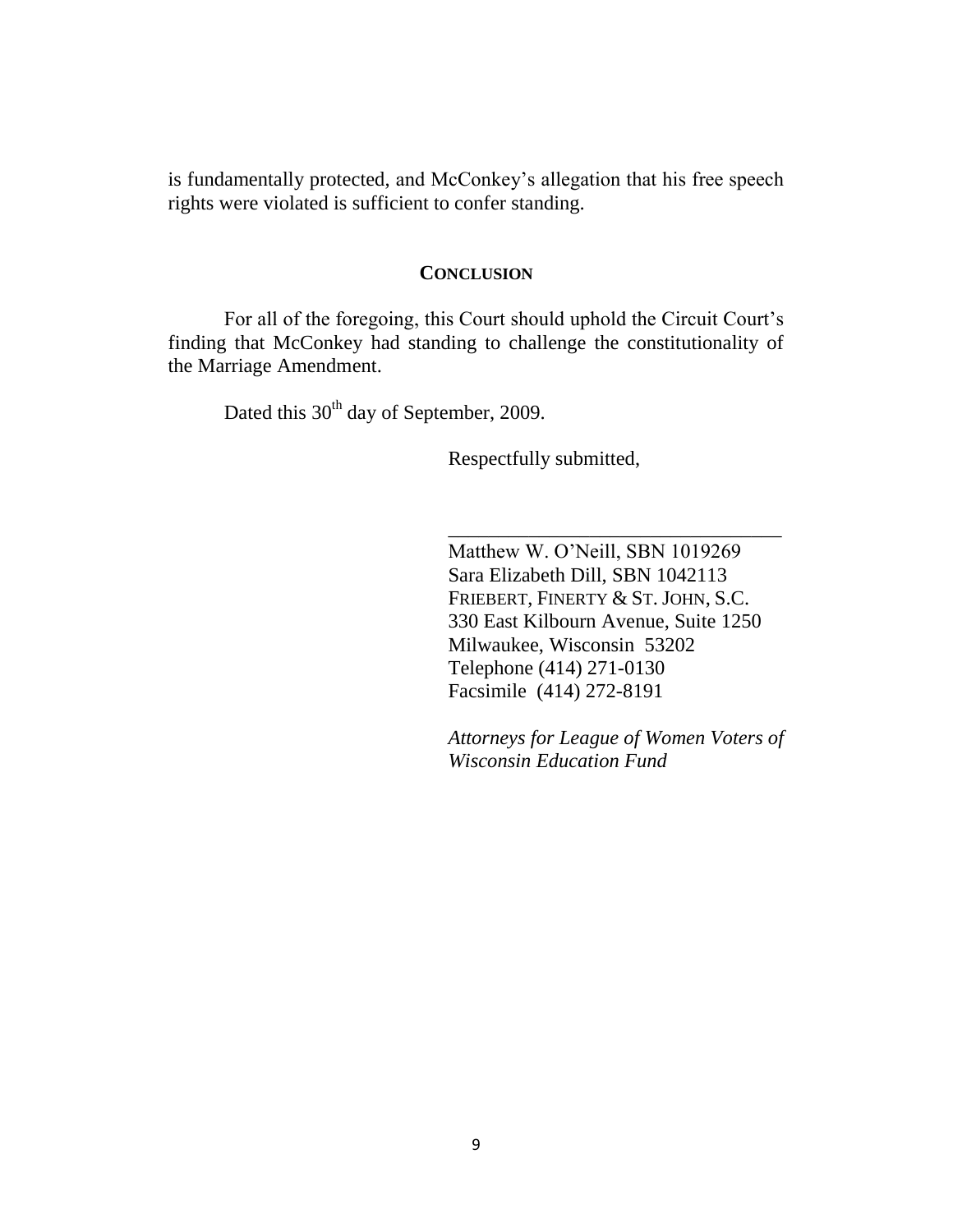## **CERTIFICATION OF FORM AND LENGTH**

I hereby certify that this brief conforms to the rules contained in Wisconsin Statutes § 809.19(8)(b) and (c) for a brief produced with a proportional serif font. The length of the brief is 2,917 words.

> Matthew W. O"Neill, SBN 1019269 Sara Elizabeth Dill, SBN 1042113

\_\_\_\_\_\_\_\_\_\_\_\_\_\_\_\_\_\_\_\_\_\_\_\_\_\_\_\_\_\_\_\_\_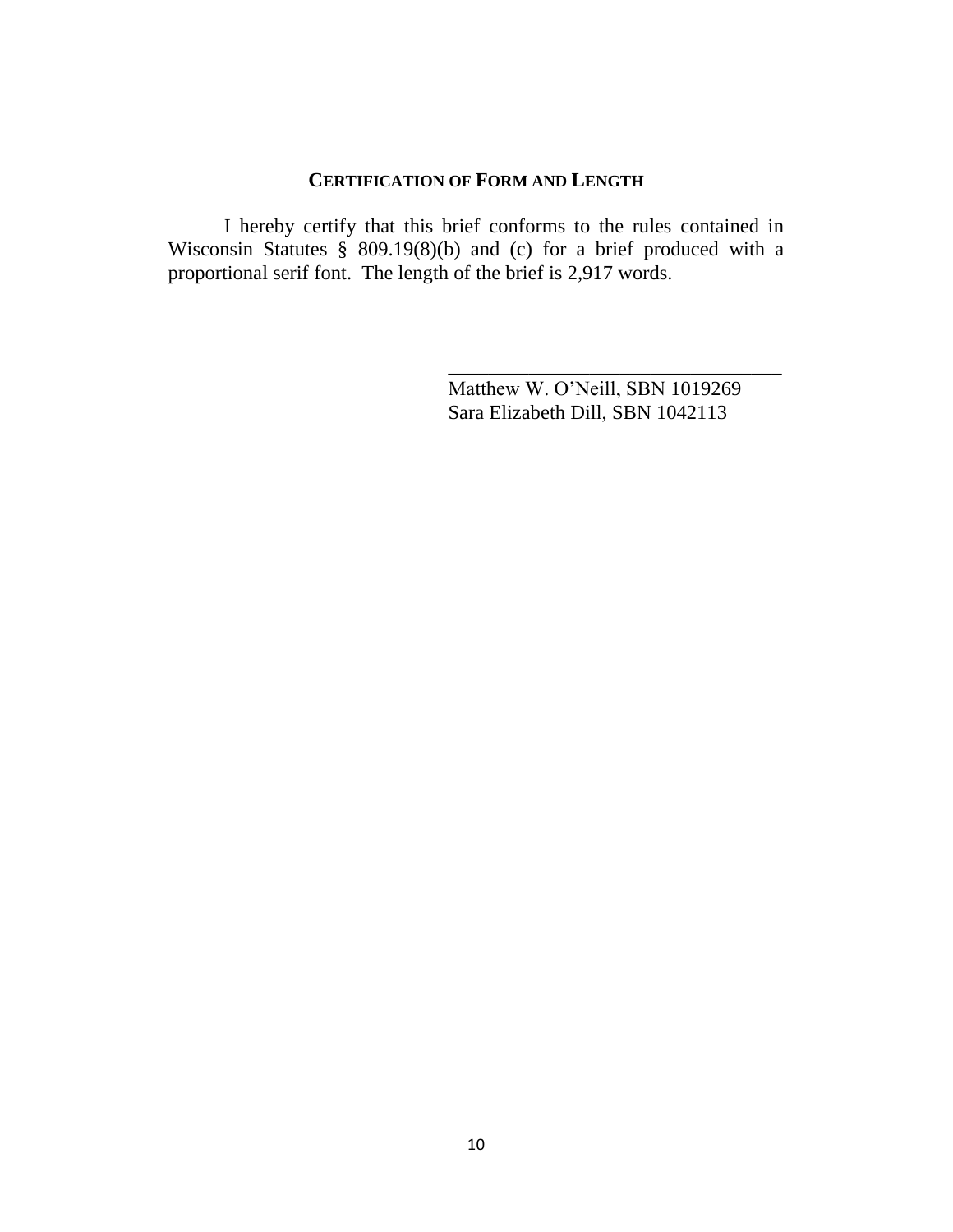## **CERTIFICATE OF MAILING**

I hereby certify that on this 30th day of September, 2009, pursuant to § 809.80(3)(b) and (4), Wis. Stats., twenty-two (22) copies of this Brief of *Amicus Curiae* The League of Women Voters of Wisconsin Education Fund were served upon the Wisconsin Supreme Court via first-class mail. Three (3) copies of the same were served upon counsel of record via firstclass mail.

Dated at Milwaukee, Wisconsin this 30th day of September, 2009.

Matthew W. O"Neill, SBN1019269 Sara Elizabeth Dill, SBN 1042113

\_\_\_\_\_\_\_\_\_\_\_\_\_\_\_\_\_\_\_\_\_\_\_\_\_\_\_\_\_\_\_\_\_